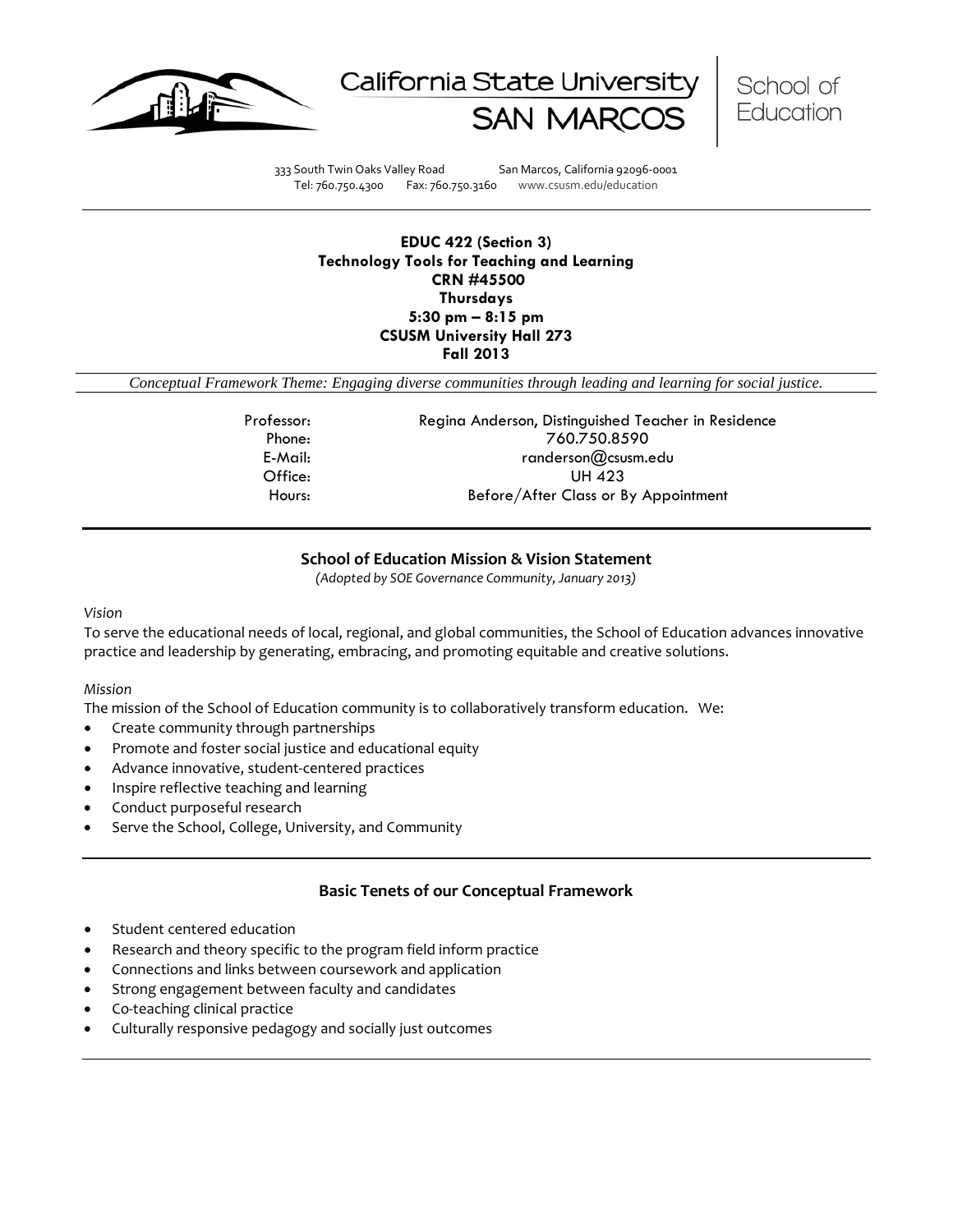### **COURSE DESCRIPTION**

Focuses on knowledge and skills necessary to apply education oriented productivity tools, graphic organizers, database and spreadsheets, presentation tools, school-appropriate multimedia tools, and communication tools. *The course meets the technology prerequisite skill requirement for entering the credential program.*

#### **Course Prerequisites**

The prerequisite for this course is completion of the campus-wide computer competency requirement (CCR) or having successfully completed a computer course within the last 12 months with a grade B or above. The prerequisite can be fulfilled by successful completion of one of the following:

- Taking the CSUSM CCR assessment or equivalent course OR
- Completion of an approved computer literacy course at the community college level with a grade B or higher in the last 12 months.

#### **Course Objectives**

Teacher candidates will demonstrate competency in:

- Meeting the National Educational Technology Standards for Teachers (NETS•T) outlined below at a basic level of proficiency;
- Using a variety of educational technology tools that are applied in teaching and learning within the credential program and used in public school settings.

#### **Required Supplies**

There is NO required text for this course. Instead, you will need the following:

- ISTE online student membership costs \$45. Must be purchased by the  $2^{nd}$  class meeting. Available at [http://www.iste.org](http://www.iste.org/)
- TaskStream online student membership costs \$25 per semester. Must be purchased by the  $2^{nd}$  class meeting. Available at [www.taskstream.com](http://www.taskstream.com/) Directions on how to enroll are available at <http://www.csusm.edu/education/eportfolio/taskstreamdirections.html>
- Google Drive Account. Must be established by the  $2^{nd}$  class meeting.
- One mass storage device, e.g., USB flash drive (1 Gig or larger)
- Access to a digital video camera for taping a video project. A personal camera may be used OR checkout is available from Kellogg library on the  $2^{nd}$  floor.

It is not necessary to purchase the educational software, as many of the specific software titles are available on the Web in demo-version and/or available on campus.

#### **Authorization to Teach English Learners**

This credential program has been specifically designed to prepare teachers for the diversity of languages often encountered in California public school classrooms. The authorization to teach English learners is met through the infusion of content and experiences within the credential program, as well as additional coursework. Candidates successfully completing this program receive a credential with authorization to teach English learners. *(Approved by CCTC in SB 2042 Program Standards, August 02)*

## **STUDENT LEARNING OUTCOMES**

#### **Teacher Performance Expectation (TPE) Competencies**

The course objectives, assignments, and assessments have been aligned with the CTC standards for Multiple Subject and Single Subject Credentials. This course is designed to help teachers seeking the Multiple and Single Subjects Credential to develop the skills, knowledge, and attitudes necessary to assist schools and districts in implementing an effective program for all students. The successful candidate will be able to merge theory and practice in order to realize a comprehensive and extensive educational program for all students. The following TPEs are addressed in this course:

#### **Primary Emphasis:**

TPE 14 CSUSM Educational Technology (based on ISTE NETS•T: see below)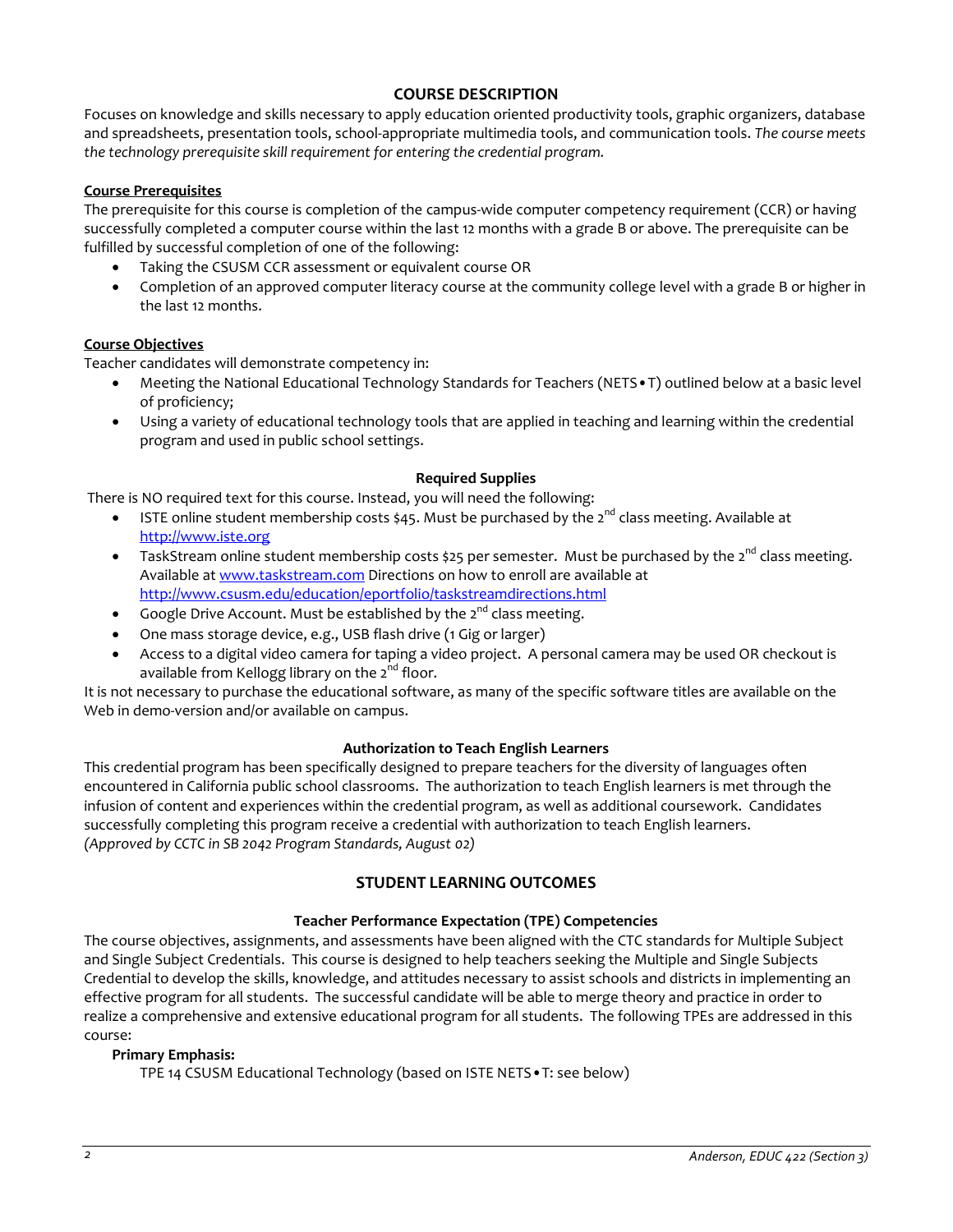#### **ISTE National Educational Technology Standards (NETS•T) and Performance Indicators for Teachers**

Effective teachers model and apply the National Educational Technology Standards for Students (NETS•S) as they design, implement, and assess learning experiences to engage students and improve learning; enrich professional practice; and provide positive models for students, colleagues, and the community. All teachers should meet the following standards and performance indicators. Teachers:

#### **I. Facilitate and Inspire Student Learning and Creativity**

Teachers use their knowledge of subject matter, teaching and learning, and technology to facilitate experiences that advance student learning, creativity, and innovation in both face-to-face and virtual environments. Teachers:

- **a.** promote, support, and model creative and innovative thinking and inventiveness
- **b.** engage students in exploring real-world issues and solving authentic problems using digital tools and resources
- **c.** promote student reflection using collaborative tools to reveal and clarify students' conceptual understanding and thinking, planning, and creative processes
- **d.** model collaborative knowledge construction by engaging in learning with students, colleagues, and others in face-to-face and virtual environments

### **II. Design and Develop Digital-Age Learning Experiences and Assessments**

Teachers design, develop, and evaluate authentic learning experiences and assessments incorporating contemporary tools and resources to maximize content learning in context and to develop the knowledge, skills, and attitudes identified in the NETS•S. Teachers:

- **a.** design or adapt relevant learning experiences that incorporate digital tools and resources to promote student learning and creativity
- **b.** develop technology-enriched learning environments that enable all students to pursue their individual curiosities and become active participants in setting their own educational goals, managing their own learning, and assessing their own progress
- **c.** customize and personalize learning activities to address students' diverse learning styles, working strategies, and abilities using digital tools and resources
- **d.** provide students with multiple and varied formative and summative assessments aligned with content and technology standards and use resulting data to inform learning and teaching

#### **III. Model Digital-Age Work and Learning**

Teachers exhibit knowledge, skills, and work processes representative of an innovative professional in a global and digital society. Teachers:

- **a.** demonstrate fluency in technology systems and the transfer of current knowledge to new technologies and situations
- **b.** collaborate with students, peers, parents, and community members using digital tools and resources to support student success and innovation
- **c.** communicate relevant information and ideas effectively to students, parents, and peers using a variety of digital-age media and formats
- **d.** model and facilitate effective use of current and emerging digital tools to locate, analyze, evaluate, and use information resources to support research and learning

#### **IV. Promote and Model Digital Citizenship and Responsibility**

Teachers understand local and global societal issues and responsibilities in an evolving digital culture and exhibit legal and ethical behavior in their professional practices. Teachers:

- **a.** advocate, model, and teach safe, legal, and ethical use of digital information and technology, including respect for copyright, intellectual property, and the appropriate documentation of sources
- **b.** address the diverse needs of all learners by using learner-centered strategies and providing equitable access to appropriate digital tools and resources
- **c.** promote and model digital etiquette and responsible social interactions related to the use of technology and information
- **d.** develop and model cultural understanding and global awareness by engaging with colleagues and students of other cultures using digital-age communication and collaboration tools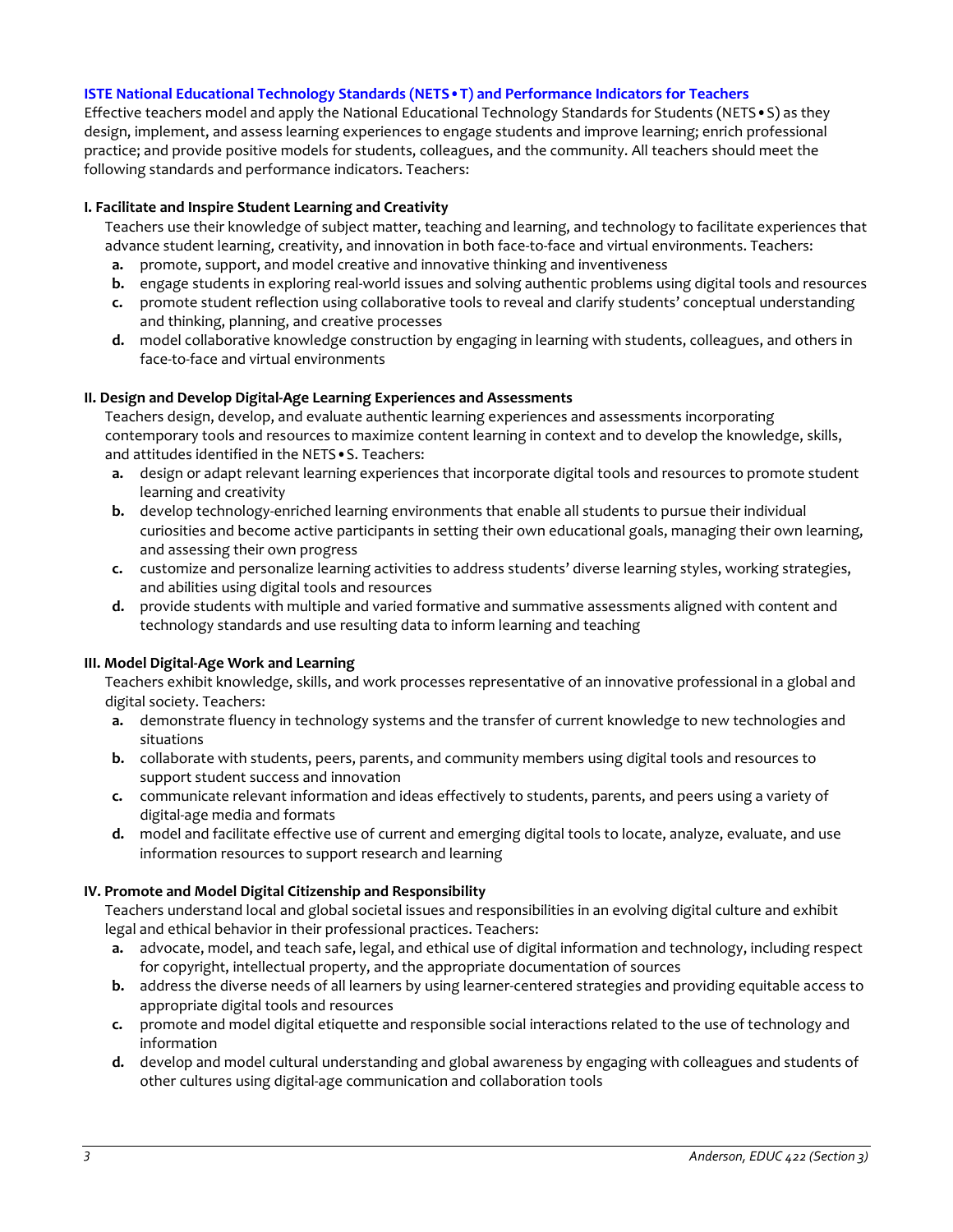### **V. Engage in Professional Growth and Leadership**

Teachers continuously improve their professional practice, model lifelong learning, and exhibit leadership in their school and professional community by promoting and demonstrating the effective use of digital tools and resources. Teachers:

- **a.** participate in local and global learning communities to explore creative applications of technology to improve student learning
- **b.** exhibit leadership by demonstrating a vision of technology infusion, participating in shared decision making and community building, and developing the leadership and technology skills of others
- **c.** evaluate and reflect on current research and professional practice on a regular basis to make effective use of existing and emerging digital tools and resources in support of student learning
- **d.** contribute to the effectiveness, vitality, and self-renewal of the teaching profession and of their school and community

*ISTE (International Society for Technology in Education), 2008* [http://www.iste.org/Content/NavigationMenu/NETS/ForTeachers/2008Standards/NETS\\_for\\_Teachers\\_2008.htm](http://www.iste.org/Content/NavigationMenu/NETS/ForTeachers/2008Standards/NETS_for_Teachers_2008.htm)

### **California Teacher Performance Assessment (CalTPA)**

Beginning July 1, 2008 all California credential candidates must successfully complete a state-approved system of teacher performance assessment (TPA), to be embedded in the credential program of preparation. At CSUSM this assessment system is called the CalTPA or the TPA for short.

To assist your successful completion of the TPA, a series of informational seminars are offered over the course of the program. TPA related questions and logistical concerns are to be addressed during the seminars. Your attendance to TPA seminars will greatly contribute to your success on the assessment.

Additionally, SoE classes use common pedagogical language, lesson plans (lesson designs), and unit plans (unit designs) in order to support and ensure your success on the TPA and more importantly in your credential program.

The CalTPA Candidate Handbook, TPA seminar schedule, and other TPA support materials can be found on the SoE website: <http://www.csusm.edu/education/CalTPA/ProgramMaterialsTPA.html>

#### **Assessment of Professional Dispositions**

Assessing a candidate's dispositions within a professional preparation program is recognition that teaching and working with learners of all ages requires not only specific content knowledge and pedagogical skills, but positive attitudes about multiple dimensions of the profession. The School of Education has identified six dispositions – social justice and equity, collaboration, critical thinking, professional ethics, reflective teaching and learning, and life-long learning—and developed an assessment rubric. For each dispositional element, there are three levels of performance *unacceptable*, *initial target*, and *advanced target*. The description and rubric for the three levels of performance offer measurable behaviors and examples.

The assessment is designed to provide candidates with ongoing feedback for their growth in professional dispositions and includes a self-assessment by the candidate. The dispositions and rubric are presented, explained and assessed in one or more designated courses in each program as well as in clinical practice. Based upon assessment feedback candidates will compose a reflection that becomes part of the candidate's Teaching Performance Expectation portfolio. Candidates are expected to meet the level of *initial target* during the program.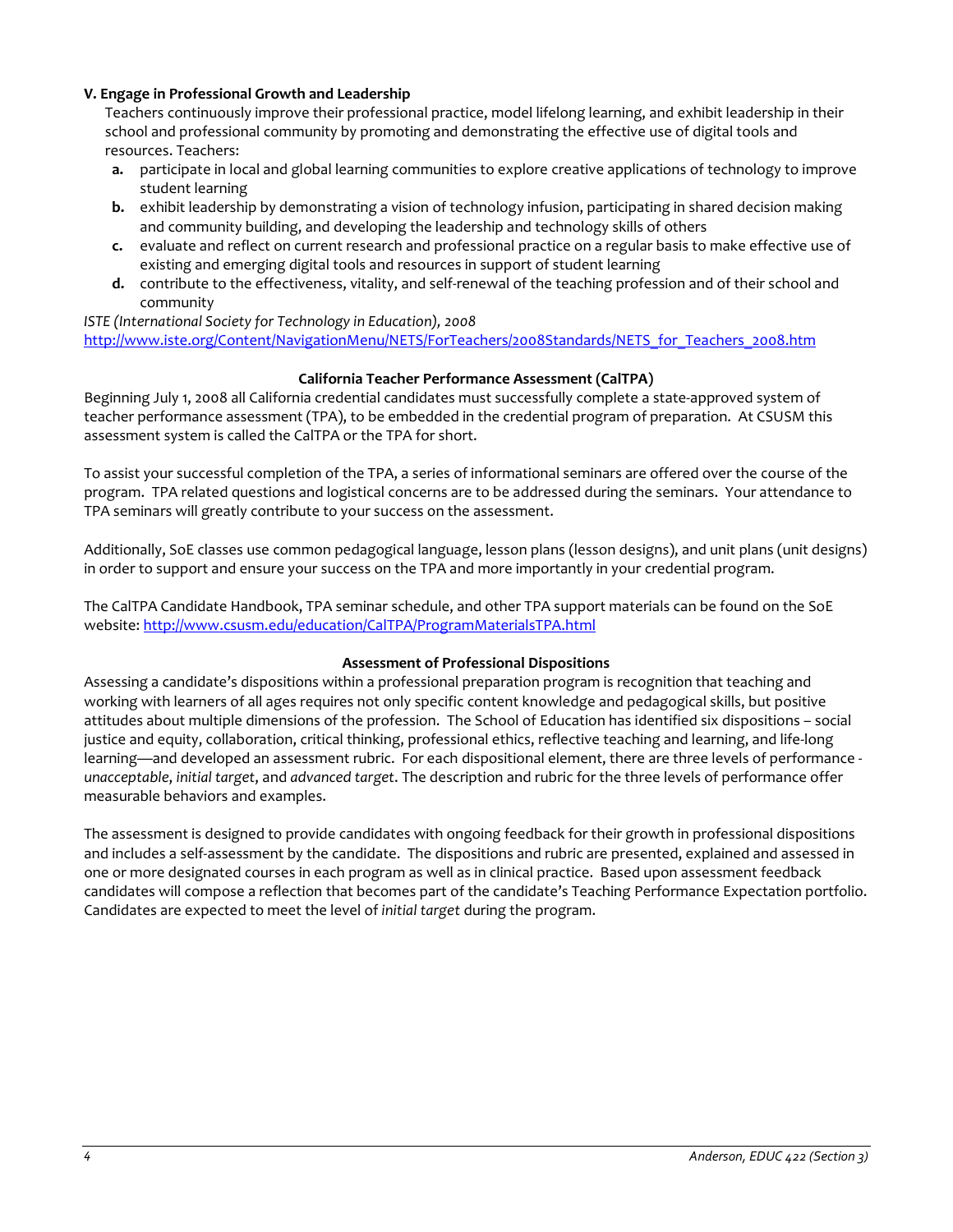### **School of Education Attendance Policy**

Due to the dynamic and interactive nature of courses in the School of Education, all candidates are expected to attend all classes and participate actively. At a minimum, **candidates must attend more than 80% of class time**, or s/he may not receive a passing grade for the course at the discretion of the instructor. Individual instructors may adopt more stringent attendance requirements. Should the candidate have extenuating circumstances, s/he should contact the instructor as soon as possible. *(Adopted by the COE Governance Community, December, 1997).*

This course: In addition to attending course sessions, students may need to use campus resources for some assignments. **It is the student's responsibility to make arrangements to have the technology resources available in order to complete scheduled assignments and due dates**. All students must plan times they can work in labs on campus. Students are required to check campus resources and availability of labs. Mac computers are available in ACD 202, ACD 211, UH 271, and SCI2 306 in addition to other locations such as the library  $2^{nd}$  floor. Students are required to use campus issued-email accounts and check email and the class Cougar Course (Moodle) site at least two times per week to communicate with instructor and peers.

### **Students with Disabilities Requiring Reasonable Accommodations**

Candidates with disabilities who require reasonable accommodations must be approved for services by providing appropriate and recent documentation to the Office of Disable Student Services (DSS). This office is located in Craven Hall 4300, and can be contacted by phone at (760) 750-4905, or TTY (760) 750-4909. Candidates authorized by DSS to receive reasonable accommodations should meet with their instructor during office hours or, in order to ensure confidentiality, in a more private setting.

### **All University Writing Requirement**

The CSUSM writing requirement of 2500 words is met through the completion of course assignments. Therefore, all writing assignments for blog reflections, NETS Narratives, and websites, and other coursework will be looked at for content, organization, grammar, spelling, and format.

If needed, it is suggested that you make an appointment with the Writing Center [\(http://www.csusm.edu/writing\\_center/\)](http://www.csusm.edu/writing_center/) to seek help with writing skills before submitting your written assignments.

### **CSUSM Academic Honesty Policy**

"Students will be expected to adhere to standards of academic honesty and integrity, as outlined in the Student Academic Honesty Policy. All written work and oral presentation assignments must be original work. All ideas/materials that are borrowed from other sources must have appropriate references to the original sources. Any quoted material should give credit to the source and be punctuated with quotation marks.

Students are responsible for honest completion of their work including examinations. There will be no tolerance for infractions. If you believe there has been an infraction by someone in the class, please bring it to the instructor's attention. The instructor reserves the right to discipline any student for academic dishonesty in accordance with the general rules and regulations of the university. Disciplinary action may include the lowering of grades and/or the assignment of a failing grade for an exam, assignment, or the class as a whole."

Incidents of Academic Dishonesty will be reported to the Dean of Students. Sanctions at the University level may include suspension or expulsion from the University.

### **Plagiarism:**

As an educator, it is expected that each candidate will do his/her own work, and contribute equally to group projects and processes. Plagiarism or cheating is unacceptable under any circumstances. If you are in doubt about whether your work is paraphrased or plagiarized see the Plagiarism Prevention for Students website [http://library.csusm.edu/plagiarism/index.html.](http://library.csusm.edu/plagiarism/index.html) If there are questions about academic honesty, please consult the University catalog.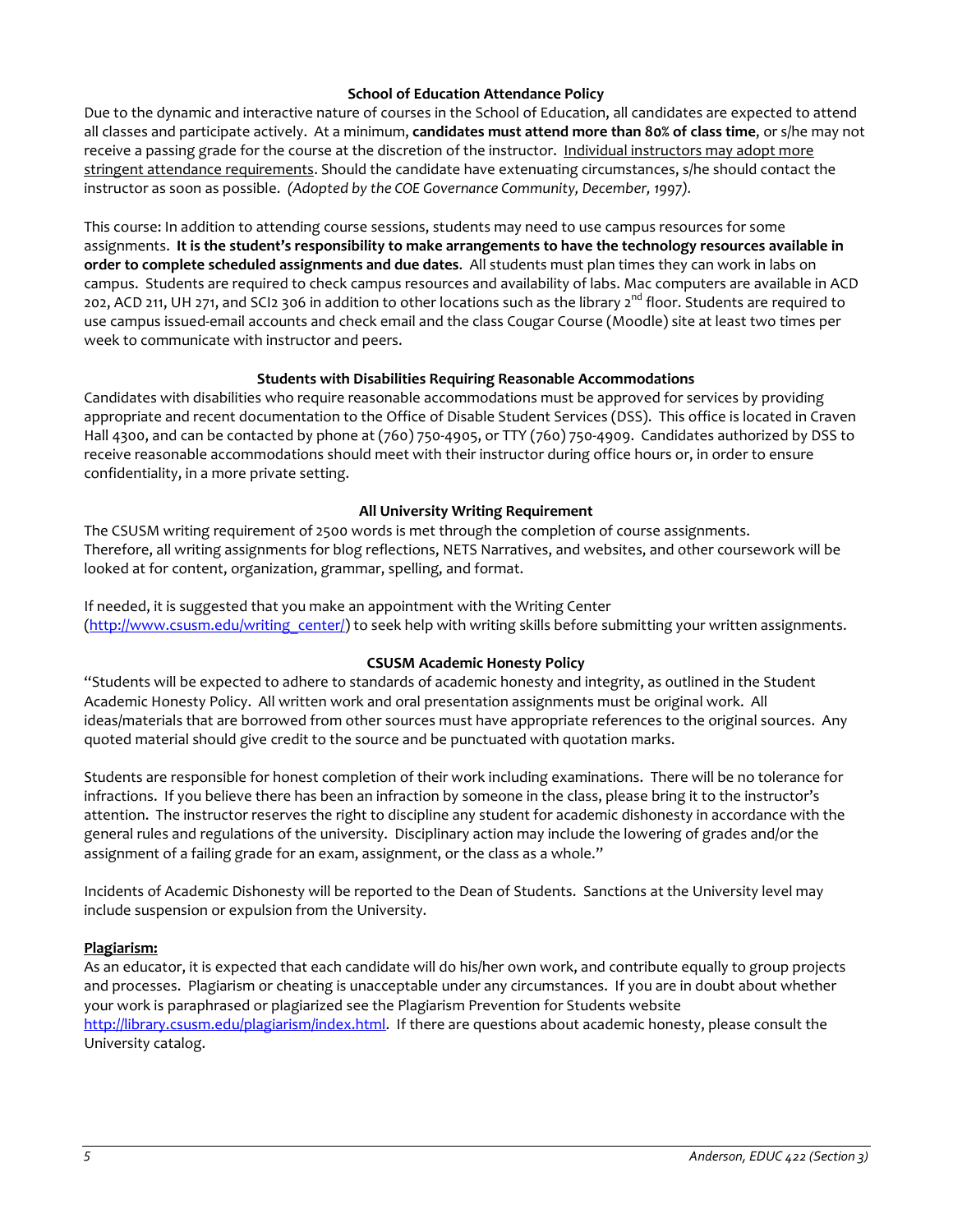## **Professional and Administrative Requirements:**

Teacher education is a professional preparation program. It is expected that students will come to class prepared to discuss the readings, submit required assignments, and participate in class activities. Students are expected to adhere to academic honesty and integrity, standards of dependability, confidentiality, and writing achievement. Because it is important for teachers to be able to effectively communicate their ideas to students, parents, colleagues, and administrators, writing that is original, clear and error-free is a priority for the School of Education.

Professional demeanor is expected of all students enrolled in EDUC422. This may be evidenced by:

- On time arrival to all class sessions, both face-to-face and online. Please email the instructor when you are unable to attend class or when you will be late
- Advance preparation of readings and timely submission of assignments.
- Solution Finding that uses carefully considered and culturally aware approaches.
- Supportive assistance to classmates with technical and/or content issues.
- Respectful participation in all settings (e.g. whole group, small group, Moodle Forums and study groups) with demonstration of positive interpersonal skills with classmates and guests.
- Backing up copies of all work. You will want these copies for your records and use in professional portfolio entries. Suggested procedures include:
	- o Make an EDUC 422 folder on your campus flash drive and save all your files in this folder
	- o Save a backup of all files on your home computer or
	- Email files to yourself for further backup
	- o Save important email communications for the course in a folder on your flash drive in addition to your email account
- Productive interaction with peers. Be aware that messages sent within an online context may be open to misinterpretation. When concerned, meanings should be verified to clarify sender's intent.

Select one or two class "buddies" (e.g., study group members or Moodle forum teammates) to ensure that you receive information and handouts if you must miss a class. Arrange an online check in time with your buddy, for prompting and reminders.

#### **Use of Technology:**

Candidates are expected to demonstrate competency in the use of various forms of technology (i.e. word processing, electronic mail, Moodle, use of the Internet, and/or multimedia presentations). Specific requirements for course assignments with regard to technology are at the discretion of the instructor. Keep a digital copy of all assignments for use in your teaching portfolio. All assignments will be submitted online, and some will be submitted in hard copy as well. Details will be given in class.

#### **Electronic Communication Protocol:**

Electronic correspondence is a part of your professional interactions. If you need to contact the instructor, e-mail is often the easiest way to do so. **NOTE**: Be sure to set your preferred email in your profile settings of Moodle so that you receive important announcements and communications.

It is my intention to respond to all received e-mails in a timely manner. Please be reminded that e-mail and on-line discussions are a very specific form of communication, with their own nuances and etiquette. For instance, electronic messages sent in all upper case (or lower case) letters, major typos, or slang, often communicate more than the sender originally intended. With that said, please be mindful of all e-mail and on-line discussion messages you send to your colleagues, to faculty members in the School of Education, or to persons within the greater educational community. All electronic messages should be crafted with professionalism and care. Things to consider:

- Would I say in person what this electronic message specifically says?
- How could this message be misconstrued?
- Does this message represent my highest self?
- Am I sending this electronic message to avoid a face-to-face conversation?

In addition, if there is ever a concern with an electronic message sent to you, please talk with the author in person in order to correct any confusion.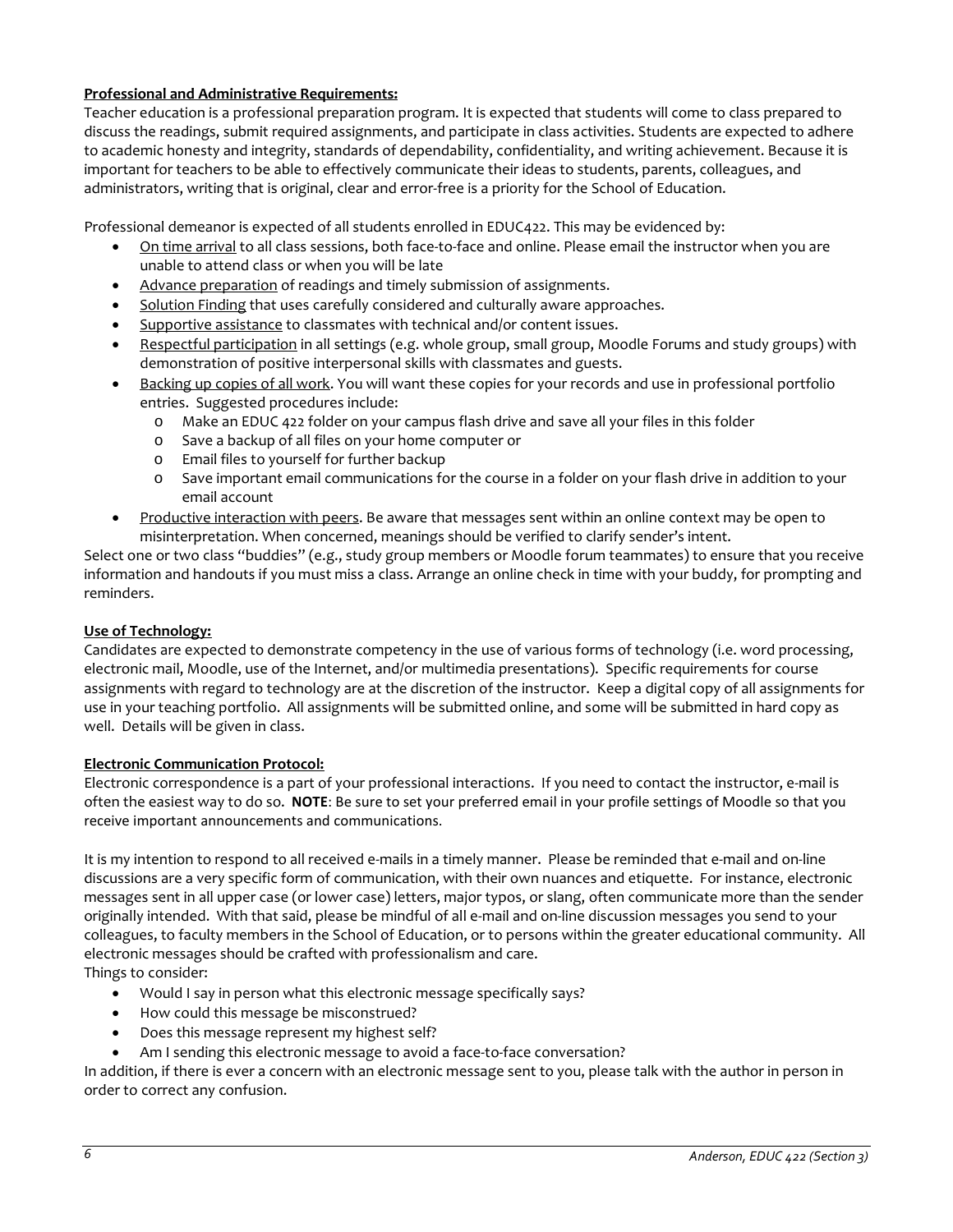#### **Grading Standards and Course Requirements**

All students are expected to participate in class activities and demonstrate reflective learning. It is important that students are well prepared for course sessions by completing the readings and assignments scheduled before the class meeting. Students who wish to revise an assignment must negotiate the requirements of the revision with the instructor. It is expected that work will be turned in on time. Please discuss individual issues with the instructor promptly if extraordinary circumstances prohibit you from turning in assignments on time. **Points will be deducted if assignments are submitted late (10% penalty per day late; no credit will be awarded if the assignment is one week late).**

| $94 - 100 A$ | $90 - 93$ A- |
|--------------|--------------|
| $87 - 89B +$ | $84 - 86B$   |
| $80 - 83 B$  | $77 - 79$ C+ |
| 74 – 76 C    | $70 - 73$ C- |
| $60 - 69 D$  | Below 60 F   |

Failure to complete this course with a grade of C+ or better will prohibit a teacher candidate from entering a teaching credential program.

Detailed information about each assignment is provided by on the class Cougar Course site. Please note that modifications may occur at the discretion of the instructor. Any changes to assignments will be clearly labeled and students will be notified.

In addition to the assignments described below, Participation/performance assessment will be on student's cooperation and flexibility in response to unforeseen challenges and student's ability to perform tasks using a variety of technology tools.

You are responsible to track your grades and progress in the course. In order to successfully complete this course, *all assignments must be completed* at an acceptable level noted on assignment directions and rubrics. **All assignments are due by 11:55 pm on the due date.**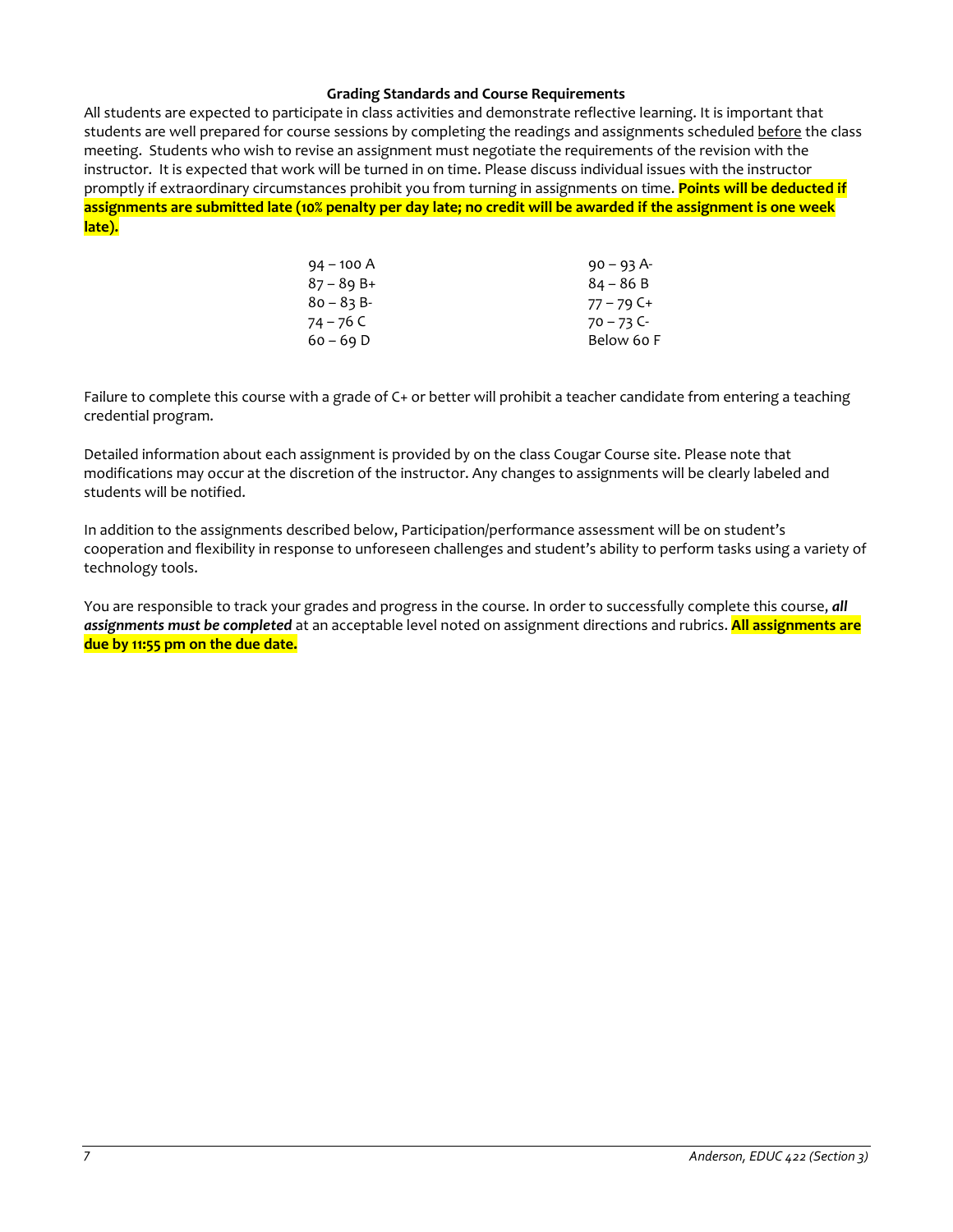### **Course Requirements: Assignments and Due Dates**

| Assignmt#      | Assignment (s)                                                                                              | Description                                                                                                                                                                                                                                                                                                                                                                                                                                      | Pts | <b>Due Date</b><br><b>All assignments</b><br>due at 11:55pm<br>unless otherwise<br>noted! |
|----------------|-------------------------------------------------------------------------------------------------------------|--------------------------------------------------------------------------------------------------------------------------------------------------------------------------------------------------------------------------------------------------------------------------------------------------------------------------------------------------------------------------------------------------------------------------------------------------|-----|-------------------------------------------------------------------------------------------|
| $\mathbf{1}$   | <b>Community Blog:</b><br><b>Introduction Forum</b>                                                         | Write a self-introduction post to the<br>Instructor & your peers to build a community<br>of learners. Your introduction will include 3<br>paragraphs of information about your<br>1.technology skills, 2.prior experiences, &<br>3.plans for how you will be using technology<br>in your future classroom. Your introduction<br>will be posted as a blog on our Cougar Course<br>Forum. You will respond to at least 2 other<br>peers' postings. | 15  | Initial Post Due<br>Sept. 4<br>Response to peers<br>Due Sept. 11                          |
| $\overline{2}$ | <b>Registration for Online Resources</b>                                                                    | Capture a screen shot of each proof of<br>registration for Google Drive, ISTE, and<br>Taskstream that you post to Cougar Courses.                                                                                                                                                                                                                                                                                                                | 15  | Before class on<br>Sept. 5                                                                |
| 3              | Technology Tool Reviews (2):<br>*Web 2.0 Tools<br>* Adaptive Technology Tools                               | Demonstrate understanding of how to assess<br>educationally specific applications, web-<br>based or iPad based, in terms of use with<br>students. Reflect on how apps meet learning<br>needs and include strengths and weaknesses<br>through a presentation tool such as Prezi.                                                                                                                                                                  | 30  | Sept. 11                                                                                  |
| 4              | Digital Citizenship:<br>Copyright & Ethics                                                                  | Become familiar with fair use and copyright<br>laws, and use of appropriate citations. Share<br>your learning after becoming knowledgeable<br>about various issues related to digital<br>citizenship in the ISTE standards for Teachers<br>and Students.                                                                                                                                                                                         | 20  | Sept 18                                                                                   |
| 5              | <b>Professional Learning:</b><br>Reading Reflection Blog Forum<br>(4 Reflections total @ 10 points<br>each) | Reflect on course readings and activities from<br>the ISTE website that support topics related<br>to the ISTE standards. Each candidate<br>responds to 2 students' posts with<br>appropriate comments.                                                                                                                                                                                                                                           | 10  | #1 Sept. 18:<br>Initial Post Due<br>Sept. 25:<br>Peer Feedback Due                        |
| 6              | Database:                                                                                                   | Students understand database tools and<br>search online databases such as ISTE and<br>Thinkfinity, focusing on the interactive tools<br>that can be found in searches. Students will<br>consider how to choose and apply software<br>tools in the classroom.                                                                                                                                                                                     | 50  | Sept 25                                                                                   |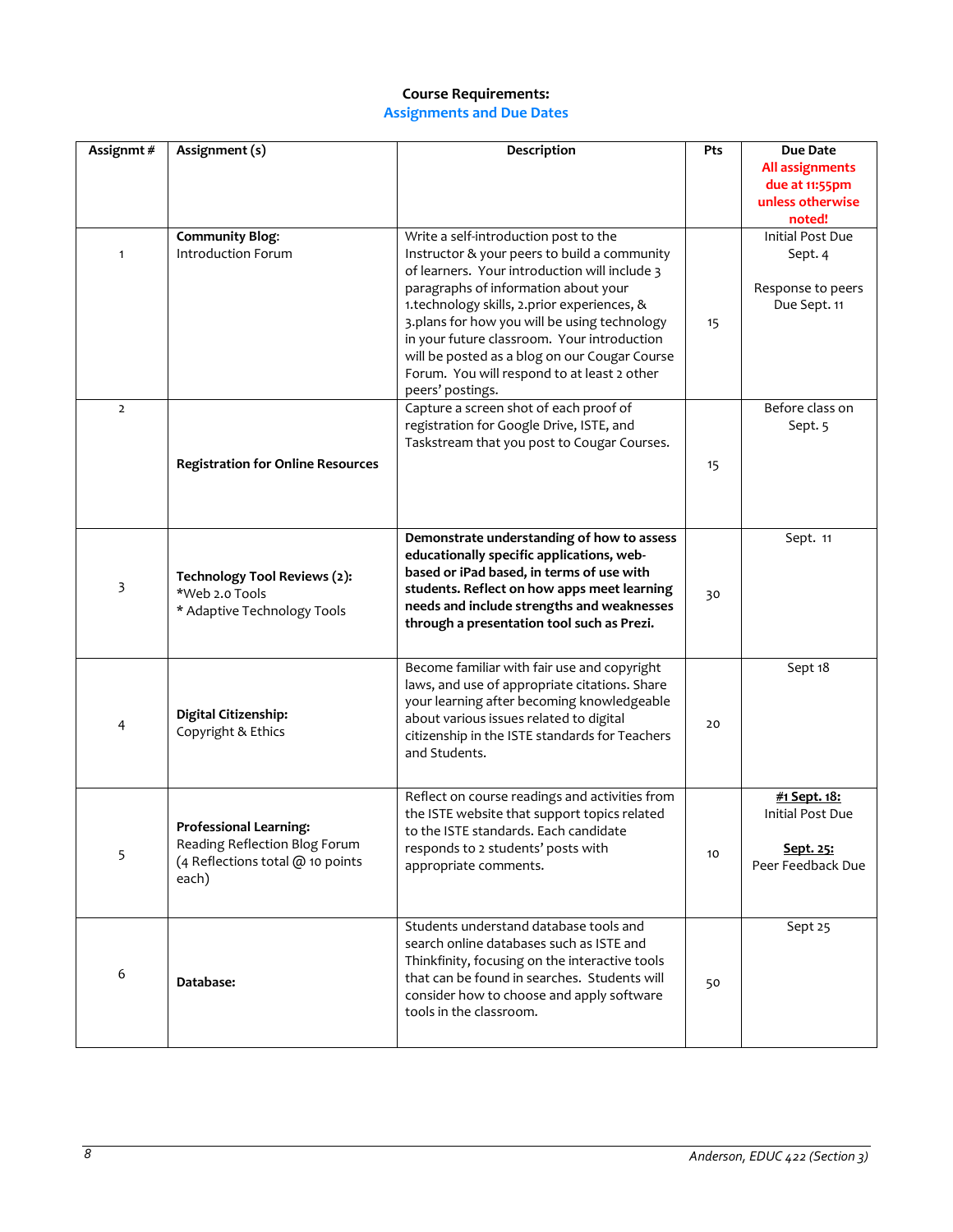| 7  | Spreadsheet:<br>Taskstream Portfolio Tracking<br>Sheet                                                      | Plan and organize documents to prepare an<br>electronic portfolio. Files are matched to the<br>NETS under TPE 14 and documentation of file<br>naming and organizing is required.                                                                                             | 10 | Oct. 2                                                                     |
|----|-------------------------------------------------------------------------------------------------------------|------------------------------------------------------------------------------------------------------------------------------------------------------------------------------------------------------------------------------------------------------------------------------|----|----------------------------------------------------------------------------|
| 8  | <b>Collaboration &amp; Reflection:</b><br>NETS #1 Narrative                                                 | Write a self-reflection aligned with Teacher<br>NETS #1. Collaborate on Moodle by providing<br>feedback to 2 students' posts.                                                                                                                                                | 10 | Oct. 2:<br>Initial Post Due<br><u>Oct. 9:</u><br>Peer Feedback Due         |
| 9  | <b>Online Grade book:</b><br>Organize and communicate<br>relevant information using digital<br>formats      | Use an online grade book tool to set up grade<br>book options for students and input data.                                                                                                                                                                                   | 20 | Oct 9                                                                      |
| 10 | <b>Professional Learning:</b><br>Reading Reflection Blog Forum<br>(4 Reflections total @ 10 points<br>each) | Reflect on course readings and activities from<br>the ISTE website that support topics related<br>to the ISTE standards. Each candidate<br>responds to 2 students' posts with<br>appropriate comments.                                                                       | 10 | #2 Oct. 9:<br><b>Initial Post Due</b><br>Oct. 16:<br>Peer Responses<br>Due |
| 11 | Communication:<br><b>Teacher Website</b>                                                                    | Create a Teacher Webpage to support their<br>future classroom. Create an appealing,<br>newsworthy, and interesting Web page for<br>students and parents to support learning.<br>Graphics, content, and layout will be<br>considered and assessed. Must address<br>copyright! | 50 | Oct 16                                                                     |
| 12 | Portfolio:<br>Taskstream Draft Narrative                                                                    | Create a draft narrative using persuasive<br>writing to document your proficiencies<br>related to the ISTE standards.                                                                                                                                                        | 10 | Oct. 30                                                                    |
| 13 | <b>Professional Learning:</b><br>Reading Reflection Blog Forum<br>(4 Reflections total @ 10 points<br>each) | Reflect on course readings and activities from<br>the ISTE website that support topics related<br>to the ISTE standards. Each candidate<br>responds to 2 students' posts with<br>appropriate comments.                                                                       | 10 | #3 Due Nov. 6:<br>Initial Post Due<br>Nov. 13:<br>Peer Responses<br>Due    |
| 14 | Spreadsheet:<br><b>Teacher Tools</b>                                                                        | A) Create a survey using Google Forms.<br>(15pts)<br>B) Collect responses and write a reflection<br>based on the outcomes. (15Pts)                                                                                                                                           | 30 | Nov. 13                                                                    |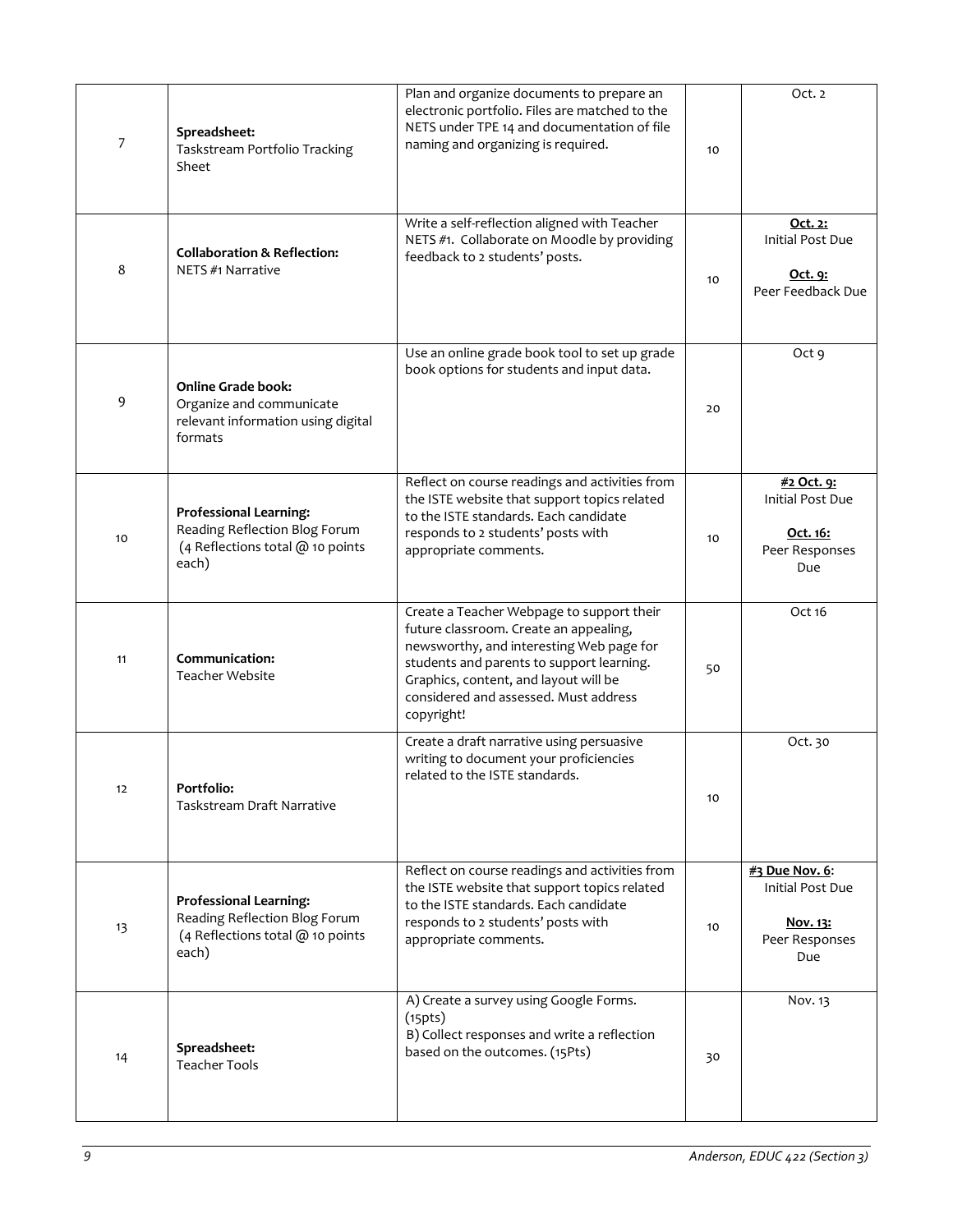| 15 | <b>Virtual Tour:</b><br>Google Earth                                                                        | Create a virtual tour using Google Earth that<br>addresses a Language Arts, Science, or Social<br>Studies Common Core Standard.                                                                                                                                                                                                                                                                 | 30  | Nov. 20                                                                                                                                                                                            |
|----|-------------------------------------------------------------------------------------------------------------|-------------------------------------------------------------------------------------------------------------------------------------------------------------------------------------------------------------------------------------------------------------------------------------------------------------------------------------------------------------------------------------------------|-----|----------------------------------------------------------------------------------------------------------------------------------------------------------------------------------------------------|
| 16 | Video Project:<br>Digital Lesson Design                                                                     | Produce an instructional video in support of<br>classroom instruction. Using common core<br>standards, a digital camera, and editing<br>software, students will prepare a project for<br>sharing electronically. Video footage will be<br>produced in groups of 3 or 4. However, final<br>editing will be completed individually in<br>order to ensure each student has learned the<br>process. | 50  | Dec. 5<br>*You MUST be<br>prepared to share<br>your movie/video<br>with the class by<br>the time class<br>begins. Upload<br>your movie to<br>YouTube and have<br>your URL ready for<br>us to view! |
| 17 | <b>Professional Learning:</b><br>Reading Reflection Blog Forum<br>(4 Reflections total @ 10 points<br>each) | Reflect on course readings and activities from<br>the ISTE website that support topics related<br>to the ISTE standards. Each candidate<br>responds to 2 students' posts with<br>appropriate comments.                                                                                                                                                                                          | 10  | #4 Due Dec.6:<br>Initial Post Due<br>Dec. 12:<br>Peer Responses<br>Due                                                                                                                             |
| 18 | Portfolio:<br>TPE 14 submission in Taskstream<br>Portfolio                                                  | Assignment utilizes an electronic portfolio to<br>set up and organize electronic files, selecting<br>evidence through analysis of individual work<br>related to proficiencies and completing<br>narratives as evidence of meeting the TPE 14.                                                                                                                                                   | 50  | Dec. 12                                                                                                                                                                                            |
| 19 | Attendance, Disposition &<br>Participation during class and<br>online                                       | Teacher candidates are expected to have a<br>positive disposition. They should help each<br>other and create a constructive classroom<br>environment for everyone. This means having<br>a positive attitude in class, being on time, and<br>actively engaging in discussions,<br>presentations and activities both in class and<br>online.                                                      | 20  | Ongoing                                                                                                                                                                                            |
|    | <b>TOTAL POINTS</b>                                                                                         |                                                                                                                                                                                                                                                                                                                                                                                                 | 450 |                                                                                                                                                                                                    |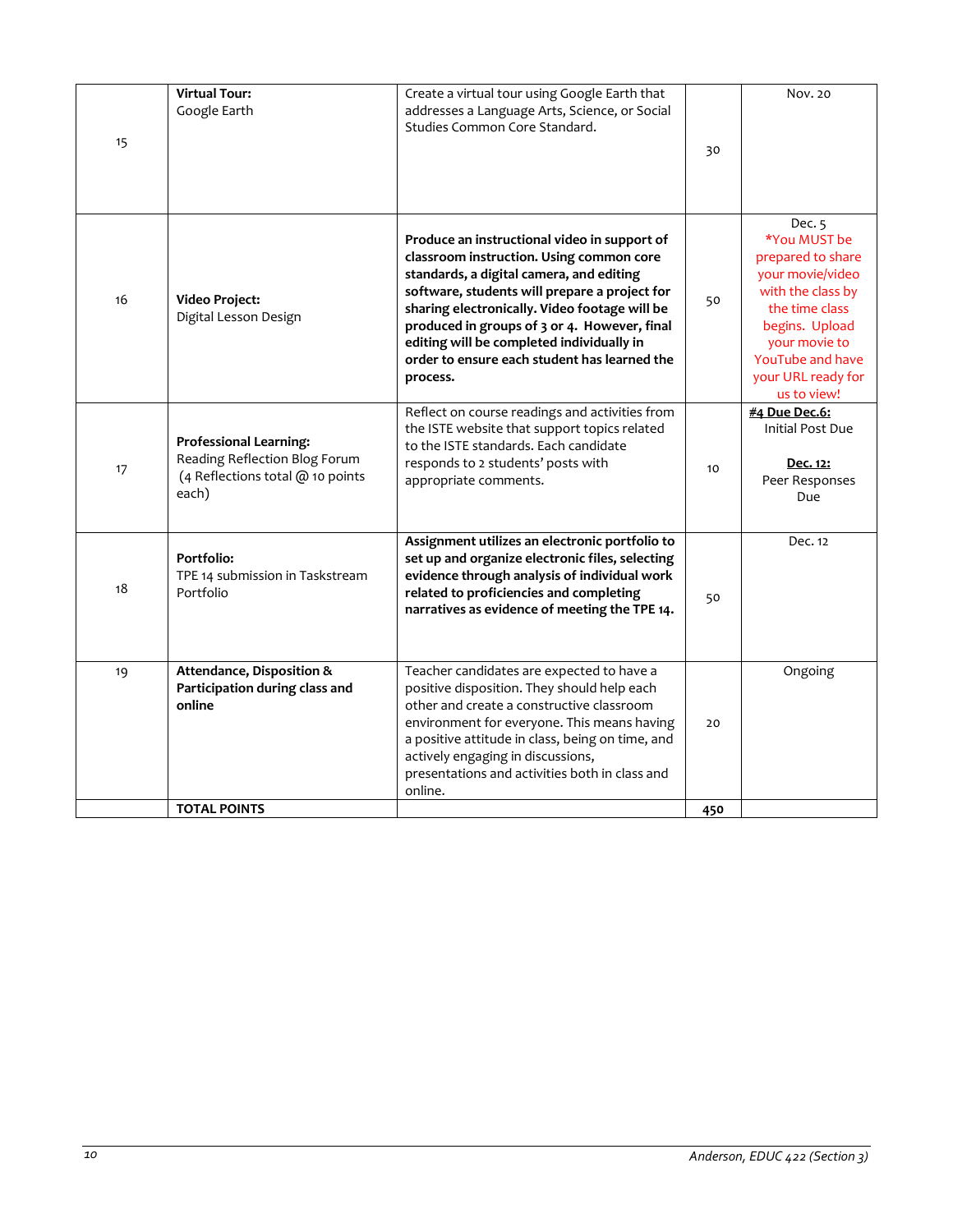| EDUC $422 - 03$<br>Technology Tools for Teaching & Learning<br>CRN# 45500<br>Regina Anderson, Fall 2013 |             |                                                                                                                                                                                                                                                                                                                                                                                                                                                                                               |                                                                                                                                                                                                                                                                                      |  |
|---------------------------------------------------------------------------------------------------------|-------------|-----------------------------------------------------------------------------------------------------------------------------------------------------------------------------------------------------------------------------------------------------------------------------------------------------------------------------------------------------------------------------------------------------------------------------------------------------------------------------------------------|--------------------------------------------------------------------------------------------------------------------------------------------------------------------------------------------------------------------------------------------------------------------------------------|--|
| <b>Week</b>                                                                                             | <b>Date</b> | <b>Topics</b>                                                                                                                                                                                                                                                                                                                                                                                                                                                                                 | <b>Reading and Assignments Due</b>                                                                                                                                                                                                                                                   |  |
| Week                                                                                                    | Aug.<br>29  | • Welcome, Sign-in, Technology Survey<br>Introductions & Class Norms<br>$\bullet$<br>• Review Cougar Courses Webpage, Syllabus, & Resources<br>• "I Need my Teachers to Learn 2.1" Video<br>• Review ISTE NETS for Teachers & Do Activity<br>• How to Capture Screen Shots<br>• Register for Google Drive, ISTE, & TaskStream<br><b>Blogs in Education</b><br>$\bullet$<br>• Discuss Introduction Forum Post Assignment                                                                       | Download or print a copy of the syllabus &<br>bring it to class<br>Community Blog Introduction Forum Initial<br>Post DUE September 4<br>Sign-up for Google Drive, ISTE, &<br>TaskStream DUE September 5                                                                              |  |
| Week<br>$\overline{2}$                                                                                  | Sept.<br>5  | • Revisit Teacher NETS 1 & 2= Facilitate and Inspire Student<br>Learning and Creativity; Design and Develop Digital-Age<br>Learning Experiences & Assessments<br>• Web 2.0 & Technology Reflection Activity<br>• Web 2.0 Tools Video<br>• Discuss and Begin Web 2.0 Software Review Assignment & Digital<br>Citizenship Articles for Reading Reflection Blog Assignment                                                                                                                       | Community Blog Introduction Forum 2 Peer<br>Posts DUE September 11<br><b>Technology Tools Review Presentations</b><br>DUE September 11<br>Read:<br>"Should We Teach Digital Citizenship?"<br>Article<br>"Digital Citizenship: Addressing<br>Appropriate Technology Behavior" Article |  |
| Week<br>3                                                                                               | Sept.<br>12 | · Present Technology Tools Review Web 2.0 Assignments: 3<br>volunteers & Small Groups<br>• Revisit Teacher NETS 2 & 4= Develop Digital-Age Learning<br>Experiences & Assessments; Promote & Model Digital<br>Citizenship and Responsibility<br>· Think-Pair-Share "Digital Citizenship" Activity & Video<br>• Review & Discuss Digital Citizenship Articles<br>• Discuss & Begin Reading Reflection Blog Assignment<br>& Digital Citizenship Assignments for Cyber Safety &<br>Copyright Laws | Reading Reflection Blog #1 Digital<br>Citizenship Articles Initial Post DUE<br>September 18<br>Digital Citizenship: Cyber Safety &<br>Copyright Activities DUE September 18                                                                                                          |  |
| Week<br>4                                                                                               | Sept.<br>19 | • Review Digital Citizenship: Socrative Quiz<br>• Revisit Teacher NETS 1 & 2= Facilitate and Inspire Student<br>Learning and Creativity; Develop Digital-Age Learning<br>Experiences & Assessments<br>• Computational Thinking ISTE Video<br>Treasure Hunt Example<br>• What is a Database?<br>Practice Exploring Thinkfinity & ISTE<br>$\bullet$<br>Discuss & Begin Database Assignment                                                                                                      | Reading Reflection Blog #1 Digital<br>Citizenship Articles 2 Peer Posts DUE<br>September 25<br>Database Assignment DUE Sept. 25                                                                                                                                                      |  |
| Week<br>5                                                                                               | Sept.<br>26 | • Revisit Teacher NETS 2= Develop Digital-Age Learning<br>Experiences & Assessments<br>• Review Electronic Portfolio Assignment<br>• A Look at TaskStream: Getting Started!<br>• Portfolio Tracking Sheet (Work in groups)<br>• Writing the Narrative for NETS 1: Look at Samples!<br>Statement of My Own Work (submit tonight!)<br>• Discuss: Portfolio Tracking Sheet & Drafting Your Narrative for<br>NETS <sub>1</sub>                                                                    | Spreadsheet: Portfolio Tracking Sheet DUE<br>October<br><b>Collaboration &amp; Reflection: NETS #1</b><br>Narrative Initial Post DUE October 2                                                                                                                                       |  |

# **Tentative Course Schedule**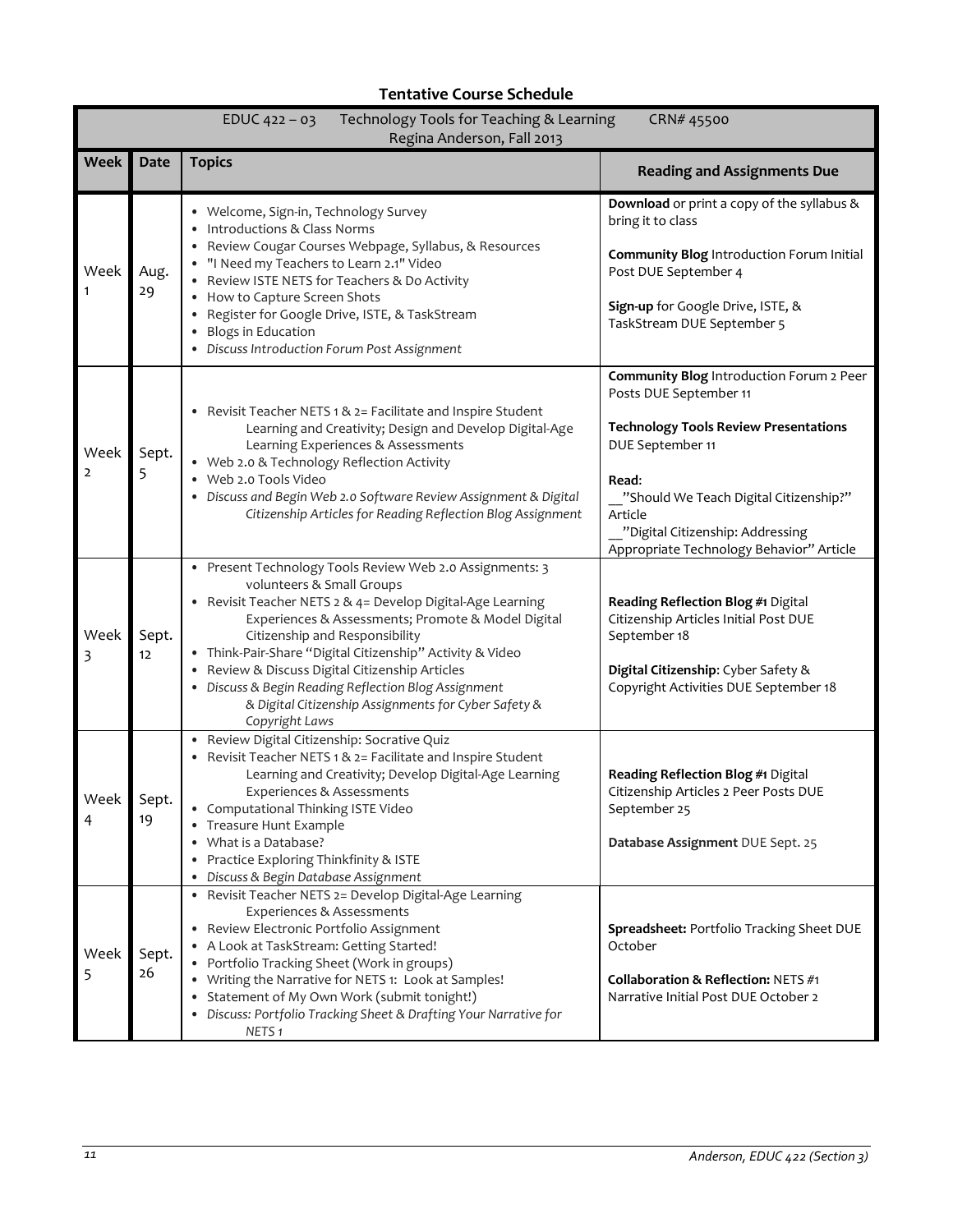| <b>Week</b> | <b>Date</b>            | <b>Topics</b>                                                                                                                                                                                                                                                                                                                                                                                                                                                                                                                                                                                                                                                                                                          | <b>Reading and Assignments Due</b>                                                                                                                                                                                                                                               |
|-------------|------------------------|------------------------------------------------------------------------------------------------------------------------------------------------------------------------------------------------------------------------------------------------------------------------------------------------------------------------------------------------------------------------------------------------------------------------------------------------------------------------------------------------------------------------------------------------------------------------------------------------------------------------------------------------------------------------------------------------------------------------|----------------------------------------------------------------------------------------------------------------------------------------------------------------------------------------------------------------------------------------------------------------------------------|
| Week<br>6   | Oct.<br>$\overline{2}$ | • Revisit Teacher NETS 3= Model Digital-Age Work & Learning<br>• Online Gradebook Poll, Think-Pair-Share, and Jigsaw Articles<br>• Review Online Gradebook Assignment<br>• A Look at Online Gradebooks: Sample!<br>• Guided Practice & Classwork time for Online Gradebooks<br>• Discuss: Reading Reflection Blog Forum Assignment                                                                                                                                                                                                                                                                                                                                                                                     | Collaboration & Reflection: NETS #1<br>Narrative Peer Feedback DUE Oct. 9<br>Online Gradebook DUE Oct. 9<br>Read:<br>Choose 2 ISTE articles to read about the<br>topics of "mobile learning" or "flipped<br>classrooms"<br>Reading Reflection Blog #2 Initial Post DUE<br>Oct. 9 |
| Week<br>7   | Oct.<br>9              | • Revisit Teacher NETS 3= Model Digital-Age Work & Learning<br>• Website "Think-Pair-Share" Activity<br>• Website Review of Sample Sites<br>· Discuss & Begin Teacher Website assignment                                                                                                                                                                                                                                                                                                                                                                                                                                                                                                                               | Reading Reflection Blog #2 -2 Peer Posts on<br>"Mobile Learning" or "Flipped Classrooms"<br>DUE October 16<br><b>Communication Teacher Website DUE</b><br>October 16                                                                                                             |
| Week<br>8   | Oct.<br>16             | • Revisit Teacher NETS 1 & 5= Facilitate & Inspire Student Learning<br>& Creativity; Engage in Professional Growth and<br>Leadership<br>· Discuss "Digital Storytelling"<br>• Meet Scratch the Cat & Do Practice Activities<br>· Discuss & Begin NETS 2-5 Narrative Assignment<br>• Looking Ahead: No assignments due next week, but work on<br>your NETS 2-5 Narrative Drafts & Portfolio Tracking Sheet<br>to help you stay on-track for OCT. 30th Due Date!                                                                                                                                                                                                                                                         | Portfolio: Taskstream NETS 1-5 Draft<br>Narratives DUE October 30                                                                                                                                                                                                                |
| Week<br>9   | Oct.<br>24             | • Revisit Teacher NETS 3 & 5= Model Digital Age Work and<br>Learning; Engage in Professional Growth and Leadership<br>• Discuss Spreadsheets<br>• Do Practice Spreadsheet Activity<br>• Look at Sample Google Quizzes & Surveys<br>· Discuss & Begin Google Drive Forms & Surveys Assignment<br>• Continue writing NETS 2-5 Narrative DRAFTS assignment & Class<br>Work Time<br>• Discuss ONLINE COURSE for October 31                                                                                                                                                                                                                                                                                                 | Portfolio: Taskstream NETS 1-5 Draft<br>Narratives DUE October 30                                                                                                                                                                                                                |
| Week<br>10  | Oct.<br>31             | This is an ONLINE class. Please follow the directions below, which<br>are also available on Cougar Courses:<br>• Revisit Teacher NETS 2= Develop Digital-Age Learning<br>Experiences & Assessments<br>• Email the link to your Google Forms Survey to 10-12 people in this<br>class and answer their surveys as well.<br>• Read the directions for the Assistive Technology Online<br>Classwork.<br>• Watch the 2 Video links on Assistive Technology.<br>• Go to the WATI website to choose a chapter to read<br>• Go the ISTE website for Leading and Learning with Technology &<br>choose 2 articles on Assistive Technology or Assistive<br>Devices to read.<br>• Write Reading Reflection Blog #3 DUE November 6. | Reading Reflection Blog #3 -Initial Post for<br>"Assistive Technology" based on the<br>videos, WATI website chapter, and 2<br>articles DUE Nov. 6                                                                                                                                |